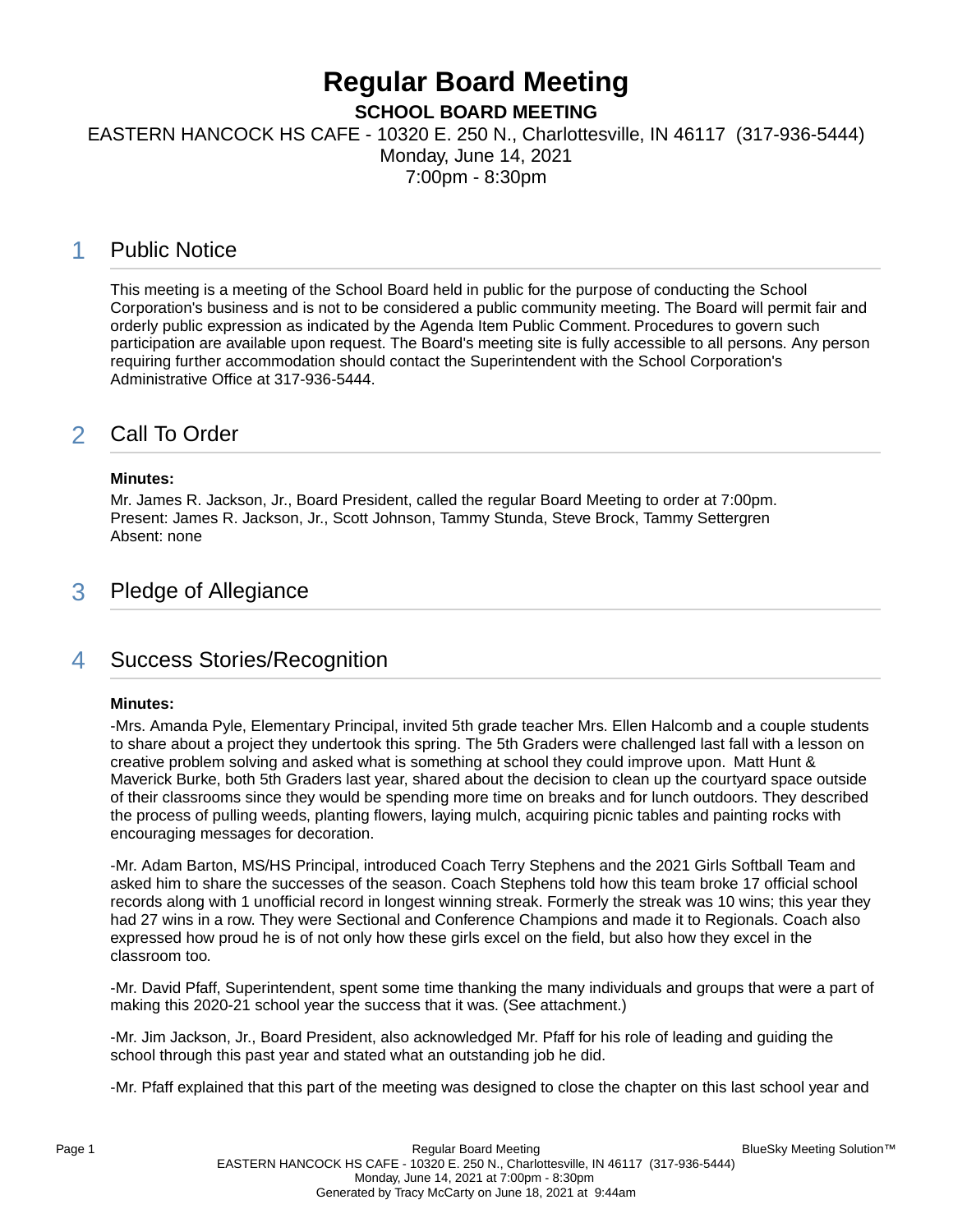begin to think about the next one. He then shared the following:

"In the Governor of Indiana's most recent Executive Order 21-15 (May 28), local school boards were charged with developing back-to-school plans for addressing COVID in their respective school corporations, effective July 2. I know that many people in the community have very strong feelings about these back-to-school plans and the measures that should or should not be put in place. I have heard from some of you, and I know some of our constituents have also communicated with members of our School Board. The administration of Eastern Hancock Schools will develop a back-to-school plan as directed. The plan will be made public on the Eastern Hancock website well in advance of the July Board Meeting so that the School Board and the community may read it and voice support or concerns. The plan will be voted on by our School Board at the July meeting. Based on the concerns that are raised and any changes in State or County requirements for schools, the plan may undergo revisions prior to being voted on by the Board, but these changes will be publicly available in advance. Dr. Philhower, our new superintendent, Mrs. Pyle, Mr. Barton and I are all in agreement that we want to see the schools return to "normal" as much as possible. Masking, social distancing, quarantining and some other of the COVID mitigation strategies schools have had to put in place were appropriate at the time but are not long-term approaches."

-Mr. Pfaff then asked the Board members to share their own concerns and what they have been hearing from community members thus far.

## 5 Public Comment

### **Minutes:**

-Mrs. Susan Collins of Wilkinson, an EH graduate, parent & community member, spoke on behalf of a group of concerned parents, staff members & students to express their desire to the Board in preparing for next year that the school return to a pre-COVID learning and extracurricular environment. They request that vaccinated and unvaccinated students and staff alike be given the choice of whether to mask.They also ask that the Board eliminate social distancing and quarantining in their entirety in order for students to go back to the focus of learning rather than worrying about masks and the anxiety caused by contact tracing. Understanding that the Board has not yet been given full authority on these decisions until July 2, the group asks that the requests be considered during the decision-making and that the Board's decision for next school year be presented as soon as possible.

-Mrs. Dana Allen, 5th grade teacher, parent, and President of the Educator's Association at EH, took a moment to thank Mr. David Pfaff for his years of dedication and service to the students and community of Eastern Hancock as a coach, mentor, teacher, principal, superintendent and friend. The number of lives that have been touched is immeasurable and will continue on for years to come.

-Mrs. Jennifer Ebert, HS teacher & parent, shared the difficulties of this past year regarding high school students pushing back on the policy regarding masks. Mrs. Ebert & her husband have chosen to vaccinate their daughters to not only protect them, but to allow them to participate uninterrupted by close-contact quarantines in school and activities. She also advised the school board to consider the guidance of the Indiana Department of Health when setting policy for the new school year and encouraged the community to consult with their family physician if they have questions regarding the vaccine.

-Mr. Philip Ebert of Greenfield, a parent & community member, works in COVID research and stated that COVID is a long way from being gone, so he is concerned about a rush to return to pre-COVID ways. He encouraged the trusting of science in decision-making for school policies regarding COVID.

# 6 Consent Agenda

## 6.1 Minutes of May 10, 2021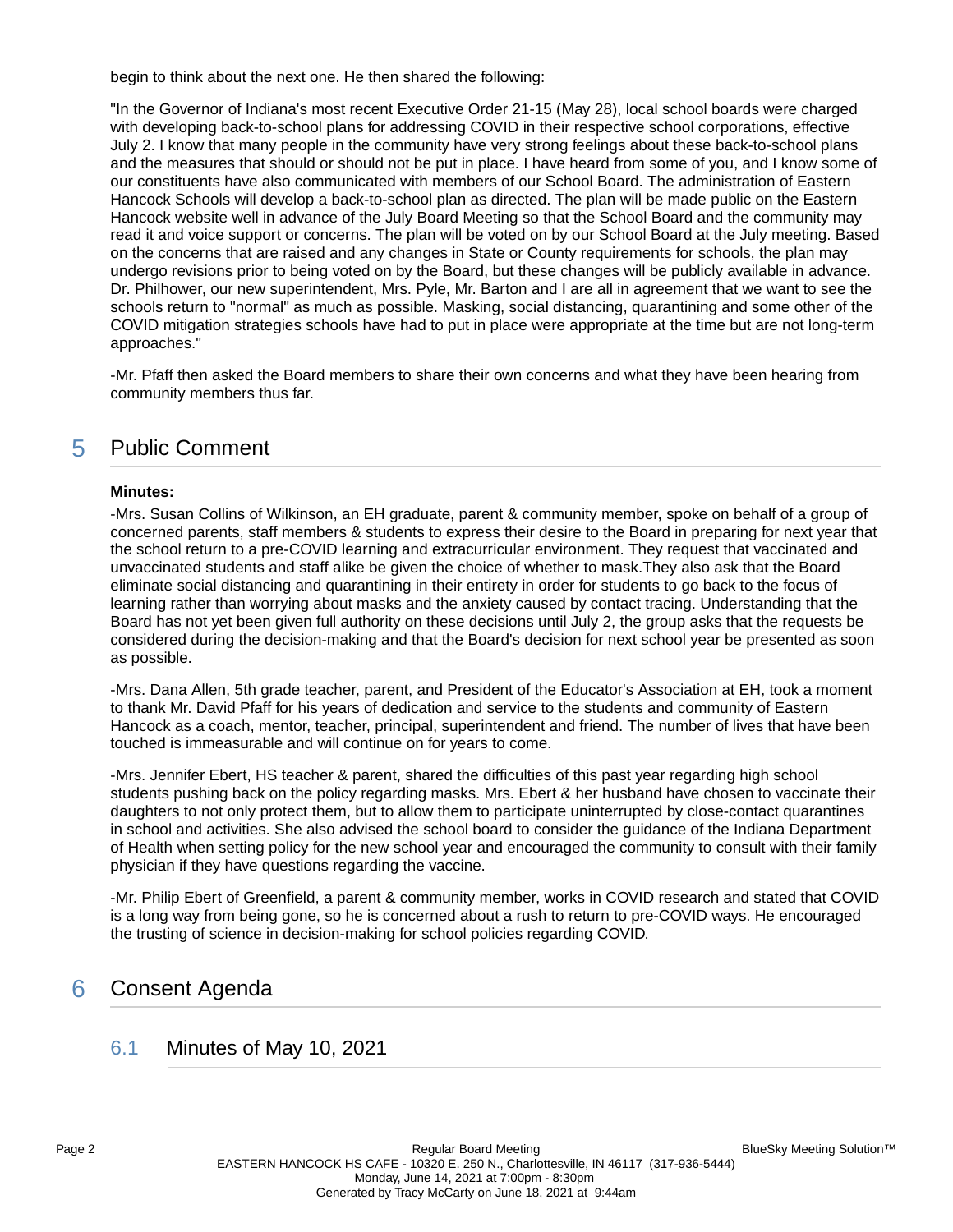## 6.2 Donations

#### **Minutes:**

-ProCut Lawn - \$250 to Leadership Academy -Dee & Jeanette Wickard - \$100 to Football TOTAL for June: \$350

### 6.3 Transfer Students

### **Minutes:**

-31 for June (21 returning & 10 new)

### 6.4 Field Trips

#### **Minutes:**

-Overnight - HS Boys Basketball - Indiana Wesleyan - June 25-27, 2021 -Overnight - MS Boys Basketball - Indiana Wesleyan - July 9-11, 2021 -Out of state & Overnight - FFA - World Beef Expo, Wis. - Sept. 24-26, 2021

### 6.5 ECA

#### **Minutes:**

-Open Gym summer stipends to: Shari Doud, Phil Morris, Cory Rainbolt, Aaron Spaulding -School Year night athletic stipends to: Cory Rainbolt (1.5), Brett Bechtel (1), Stacey Jones (.5)

### 6.6 Certified Staff

#### **Minutes:**

-Resignation - Brandi Hinen - HS Biology - Effective June 30, 2021 -Resignation - Heather Toney - MS English Teacher - Effective June 30, 2021 -Resignation - Shelby McCullum - HS Essential Skills Teacher - Effective June 30, 2021 -New Hire - Aimee Rodeghero - SLP - Effective August 2, 2021 -New Hire - Bailey Grandstaff - ES Essential Skills Teacher - Effective August 2, 2021 -New Hire - Jeremy Fewell - HS Essential Skills Teacher - Effective August 2, 2021 -New Hire - Kylie Powell - Kindergarten Teacher - Effective 2021-22 school year -Permanent Position - Angela Clark - 4th Grade Teacher - Effective 2021-22 school year -New Hire - Ryan Haler - KG Teacher - Effective 2021-22 school year -Temp Teacher – Carrie Womack –  $1<sup>st</sup>$  grade – Effective 2021-22 year

### 6.7 Support Staff

### **Minutes:**

-Retirement - Diane Burns - HS Cafe - Effective May 27, 2021 -Resignation - T Glen Davis - ES IA - Effective May 28, 2021 -Resignation - Evelyn Wallace - ES IA - Effective May 28, 2021 -Resignation - Olivia Harvey - ES IA - Effective June 4, 2021 -Permanent Position - Shelley Bricker - ES IA - Effective August 3, 2021 -Permanent Position - Sydney Smith - Clinic Asst - Effective 2021-22 school year -Job Reclassification - ES Art Instructor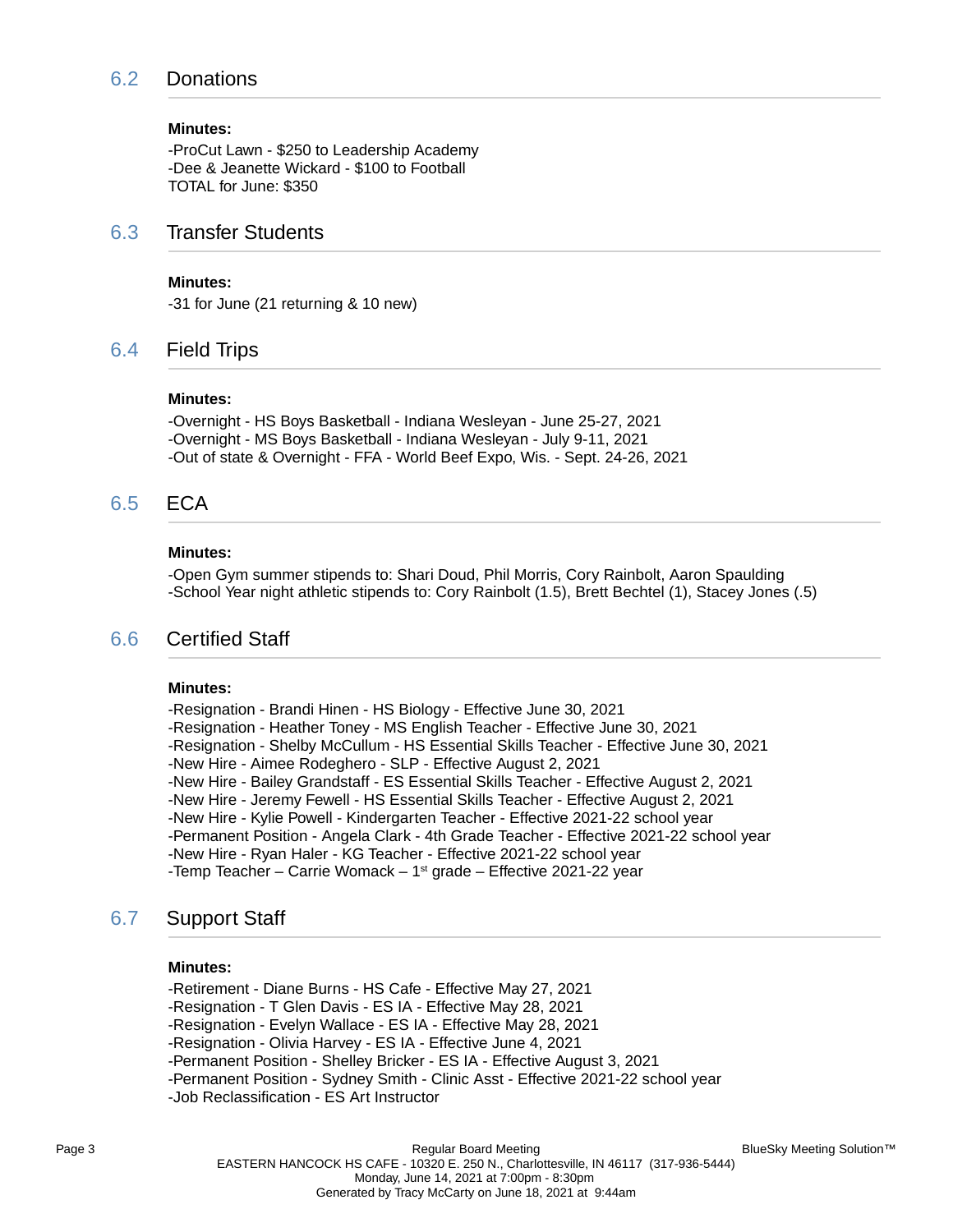-Job Description - ES Art Instructor -Reassignment - Amber Griffin - ES Art Instructor - Effective August 2, 2021 -Job Reclassification - ES Music Instructor -Job Description - ES Music Instructor -Reassignment - Kellie Wood - ES Music Instructor - Effective August 2, 2021 -Job Description ES IA-Title -Job Description - HS Graduation Coach -Construction Stipend – Adam Kinder -Waived Bus Driver Days

### 6.8 Claims

#### **Minutes:**

Prewritten: \$257,822.12 Regular: \$905,721.34 Payroll: \$765,320.18<br>TOTAL: \$1,928,863.64 \$1,928,863.64

Mrs. Settergren moved and Mr. Brock seconded a motion to approve the Consent Agenda items as presented. Motion carried 5-0.

## 7 COVID-19 Federal Grant Stipend for Staff Resolution

#### **Minutes:**

-Mr. David Pfaff, Superintendent, notified the Board that the government has provided a stimulus and COVID relief funding Federal ESSER II grant to school corporations. Mr. Pfaff recommended part of that grant be used towards staff who finished second semester with the corporation.This stipend would not be able to compensate, but at least to thank EH staff members for the extra duties they performed due to the pandemic this past year. The stipends would be awarded based on number of hours worked per week:

31 or more hours per week - \$1000

11-30 hours per week - \$500

10 hours or less per week - \$250

EH would also pay FICA and TERF/PERF deductions for employees receiving this stipend.

Mr. Johnson moved and Mrs. Stunda seconded a motion to approve the Resolution to Provide an Employee Stipend for Certain Extra Duties Caused by the COVID-19 Pandemic through Esser II federal funding. Motion carried 5-0.

## 8 High School ECA Audit Results

#### **Minutes:**

-Mr. Adam Kinder, Director of Business & Operations, presented the results of the State Board of Accounts High School ECA audit. This was the first time in the 12 years that Mrs. Stacey Jones has been ECA Treasurer that an audit has occurred, and the State had no major findings. One item that did need Board approval was a \$713.04 balance difference that was inherited by Mrs. Jones when she began the position and continued to carry over. That amount needs to be subtracted from the book balance to equal the bank balance.

Mr. Brock moved and Mr. Johnson seconded a motion to authorize a cash adjustment of \$713.04 to reconcile the High School ECA fund. Motion carried 5-0.

## 9 Bus Purchase Approval

BlueSky Meeting Solution™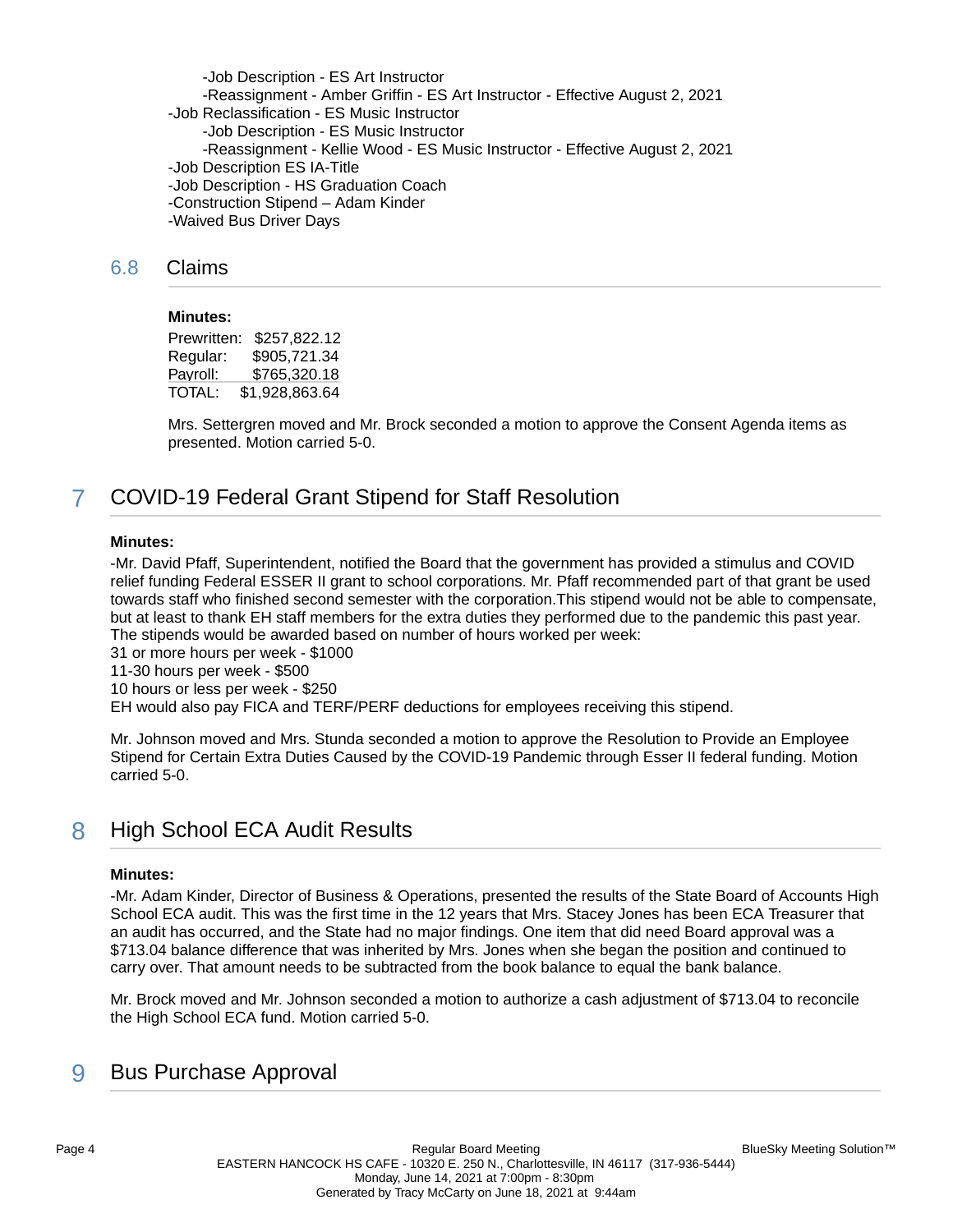### **Minutes:**

-Mr. Kinder presented the proposal for a single bus trade-in and purchase of a single IC/Collins bus for 2021.

Mr. Johnson moved and Mrs. Settergren seconded a motion to approve purchasing a single IC/Collins bus and trading in Bus #11 through CIESC. Motion carried 5-0.

## 10 Food Service Group Purchasing Organization Proposal Award

### **Minutes:**

-Mrs. Tracy Wilson, Food Services Director, reminded the Board of the school's participation with ECESC and NIESC, allowing us opportunity for group purchasing at better pricing and service. This year the availability to include produce, dairy and bakery as a part of the purchasing was included.

Mrs. Settergren moved and Mr. Brock seconded a motion to approve the recommendation that we award our Produce RFP to Piazza Produce, our Dairy RFP to Prairie Farms, and our Bakery RFP to Aunt Millie's. Motion carried 5-0.

## 11 Revised 2021-22 Adult Meal Price Recommendation

### **Minutes:**

-Mrs. Wilson shared that the original calculations for school meal pricing presented last month were based on the National School Lunch Program reimbursement rates. New state guidance uses the Seamless Summer Option reimbursement rates which will change the prior approved adult meal prices.

Mr. Johnson moved and Mr. Brock seconded a motion to approve the price change for adult school meals to \$4.60 for lunch and \$2.50 for breakfast for the 2021-22 school year. Motion carried 5-0.

## 12 Year End Attendance & Discipline Reports

#### **Minutes:**

-Mr. Pfaff explained that each summer the building principals/assistant principals are tasked with preparing attendance and discipline reports for the recently finished school year to compare with the prior year. Due to the interruptions and changes caused by COVID since March 2020, these reports are not nearly as beneficial as in the past. This is a non-voting item.

## 13 Student Handbooks 2021-22

#### **Minutes:**

-Mrs. Amanda Pyle, ES Principal, shared that only small changes were made to the updated Elementary student handbook, including removing the offering of fluoride rinse and updating the head lice policy.

-Mr. Adam Barton, MS/HS Principal, indicated similarly small changes with the Middle School and High School handbooks. These include changing the E-Learning section to Virtual School Days, updating the USDA meal waiver for next year and adding the updated schedule.

Mr. Johnson moved and Mrs. Stunda seconded a motion to approve the 2021-22 Student Handbooks as presented. Motion carried 5-0.

## 14 Textbook Rental 2021-22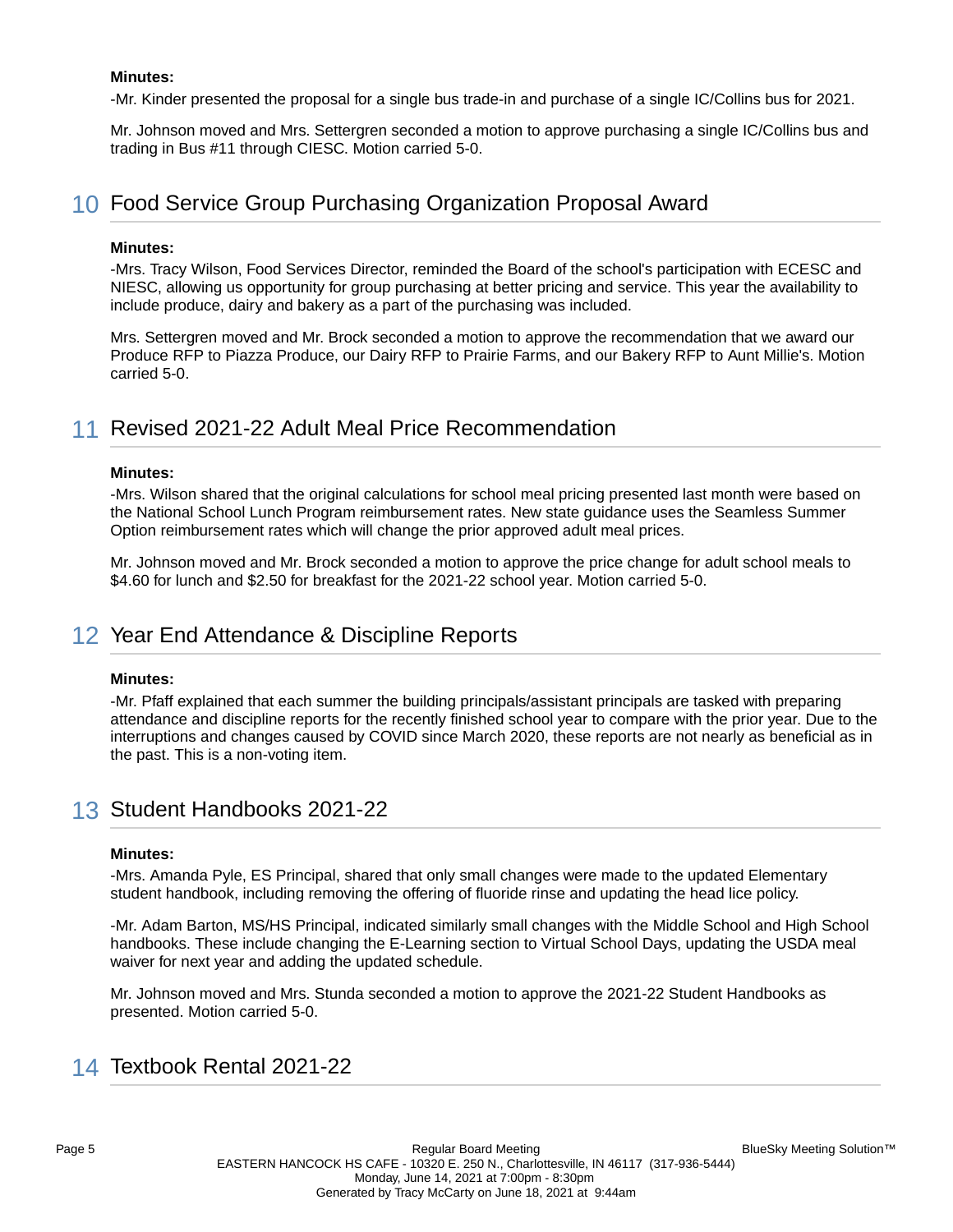### **Minutes:**

-Mrs. Pyle explained that the primary change for next year's textbook rental prices will be the inclusion of optional Chromebook insurance for 3rd graders based on the number of breakage for that age-group this past year.

-Mr. Barton also had very few changes in textbook rental for next year. Those classes changing are for updated books or are brand new classes. Spanish will no longer be dual-credit, so Spanish 3 & 4 fees will be reduced.

Mr. Johnson moved and Mrs. Settergren seconded a motion to approve the 2021-22 Textbook Rental fees as presented. Motion carried 5-0.

## 15 Administrative Contract Renewal

#### **Minutes:**

-Mr. Pfaff requested that the Administrative contracts for Kelly McKeeman, Adam Kinder, Amanda Pyle, Adam Barton, Aaron Spaulding, Marcus Redick and Brian Bowen be extended through June 30, 2023 with no changes to salary at this time.

Mr. Brock moved and Mr. Johnson seconded a motion to approve the extension of administrative contracts for Kelly McKeeman, Adam Kinder, Amanda Pyle, Adam Barton, Aaron Spaulding, Marcus Redick and Brian Bowen through June 30, 2023. Motion carried 5-0.

## 16 Informational

### **Minutes:**

-None.

## 17 Other Items Allowed by the Board

### **Minutes:**

-None.

## 18 Around the Table for Positive Comments

#### **Minutes:**

-Mr. Brock expressed his thanks to all those involved in the preparation for the 2021 graduation ceremony and stated how very well done it all was.

-Mrs. Settergren was pleased at how well attended the end-of-year staff appreciation breakfast was and how excited everyone seemed to get to spend some time together celebrating the completion of the year. She also reiterated her own thank you to the students, parents & staff for a successful year even with all the COVID restrictions.

-Mr. Jackson reminisced about the hiring of Mr. Pfaff in 2019 to help the school out of a bind and how much of an incredible thing it ended up being to have Mr. Pfaff at the helm to guide us through these new and uncertain times.

## 19 Adjournment

#### **Minutes:**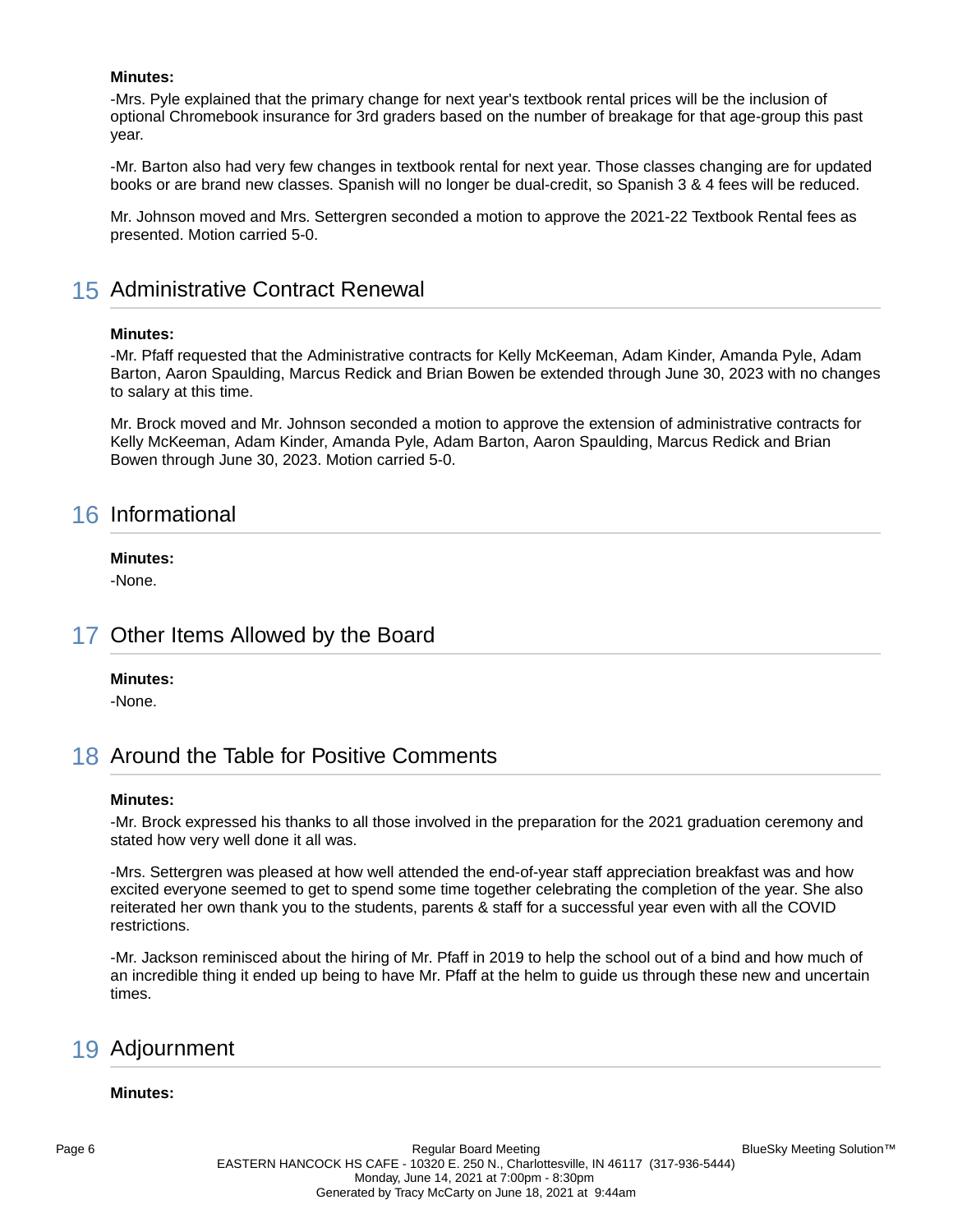Mrs. Settergren moved and Mr. Brock seconded a motion to adjourn. Motion carried 5-0.

\_\_\_\_\_\_\_\_\_\_\_\_\_\_\_\_\_\_\_\_\_\_\_\_\_\_\_\_\_\_ James R. Jackson, Jr., Board President

Scott Johnson, Board Secretary

\_\_\_\_\_\_\_\_\_\_\_\_\_\_\_\_\_\_\_\_\_\_\_\_\_\_\_\_\_\_\_\_\_\_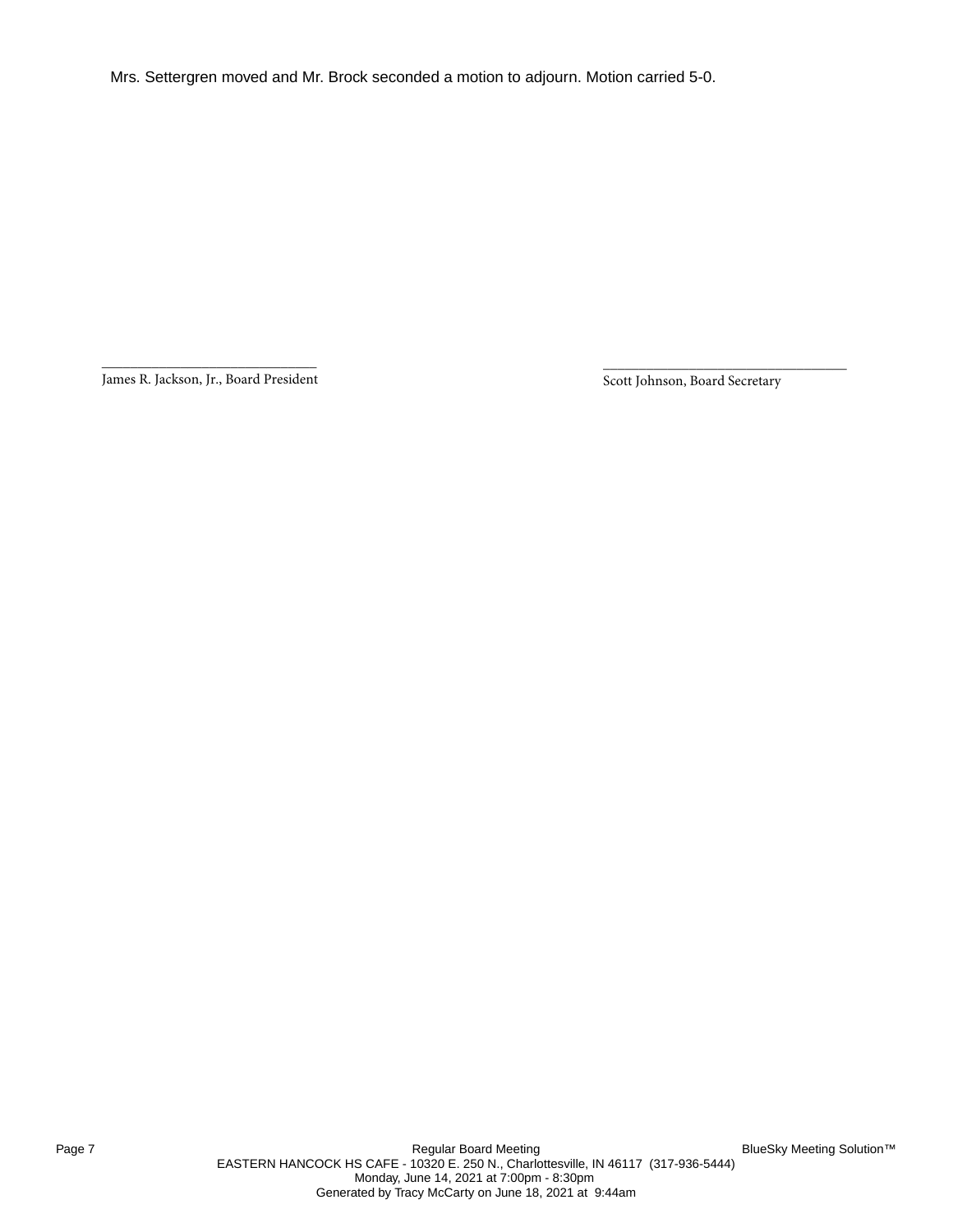# **COVID Recognition‐June 14, 2021**

### *Students:*

Our students were patient and flexible this past year and rose to the occasion as they always do. They are incredible and are the reason we adults choose to spend our lives working with them.

### *Parents:*

They gave us grace and were patient and flexible as well, staying with us and being supportive in new situations they never had to deal with before. The school recognizes and appreciates you.

## *Hancock Health and Hancock Regional Hospital, Dr. Julia Compton, President of Hancock Physician Network, Steve Long, President and CEO of Hancock Health:*

They offered support and guidance to the schools as well as the community and provided top‐notch medical care to the area as needed.

## *Hancock County Health Dept‐Crystal Baker, Office Manager and Preparedness Coordinator, Dr. Gary Sharp Hancock County Health Officer, Dr. Sandra Aspy retired County Health Officer:*

Crystal was our connection to the Health Department throughout the year, helping us communicate back and forth as to guidelines and suggestions.

## *April Mattox‐School Nurse and Sydney Smith‐MS Health Clinic:*

This is a challenging position in normal times let alone during a pandemic. April was the connection day‐in and day‐out to those in the Hancock County Health Department. They cared for students and staff, helped the administration team in decision‐making and contact tracing, and assisted in the interpretation of CDC and Health Dept. guidelines.

## *Technology Staff‐Vickie Osborne and Mike Spangler:*

They did a tremendous job with all the needs of virtual learning, training teachers for virtual education, providing & updating student hardware, and being available as a help desk for students/parents with technical difficulties. They handled everything in an even‐keeled fashion, including the ransomware attack the last couple weeks of school.

## *Transportation Department‐ Greg Turner, Chris Knoblock and all the bus drivers & monitors:*

Thanks to Greg for driving routes when needed, Greg and Chris for securing sub bus drivers to keep us open (including drivers from Knightstown when they were closed) and to all our drivers and monitors for the masking and cleaning regulations you had to manage and for even driving two routes when it was necessary.

## *Food Services Department ‐ Tracy Wilson and Cafeteria staff:*

Not only did this group feed all of our kids every day when we were open, they continued to feed our students when we were not open or when kids were home learning virtually. They also had many extra cleaning precautions and worked extra hours to satisfy the government regulations to keep our students safe.

## *Chris Wilson, Charles Young and maintenance and custodial staff:*

These men were responsible for cleaning up the entire school for deep cleaning as well as the day‐to‐ day regular clean‐ups that happen. Chris even worked in the lunchroom when we were short‐staffed. They also kept the classrooms and buildings stocked with masks and cleaning supplies at all times.